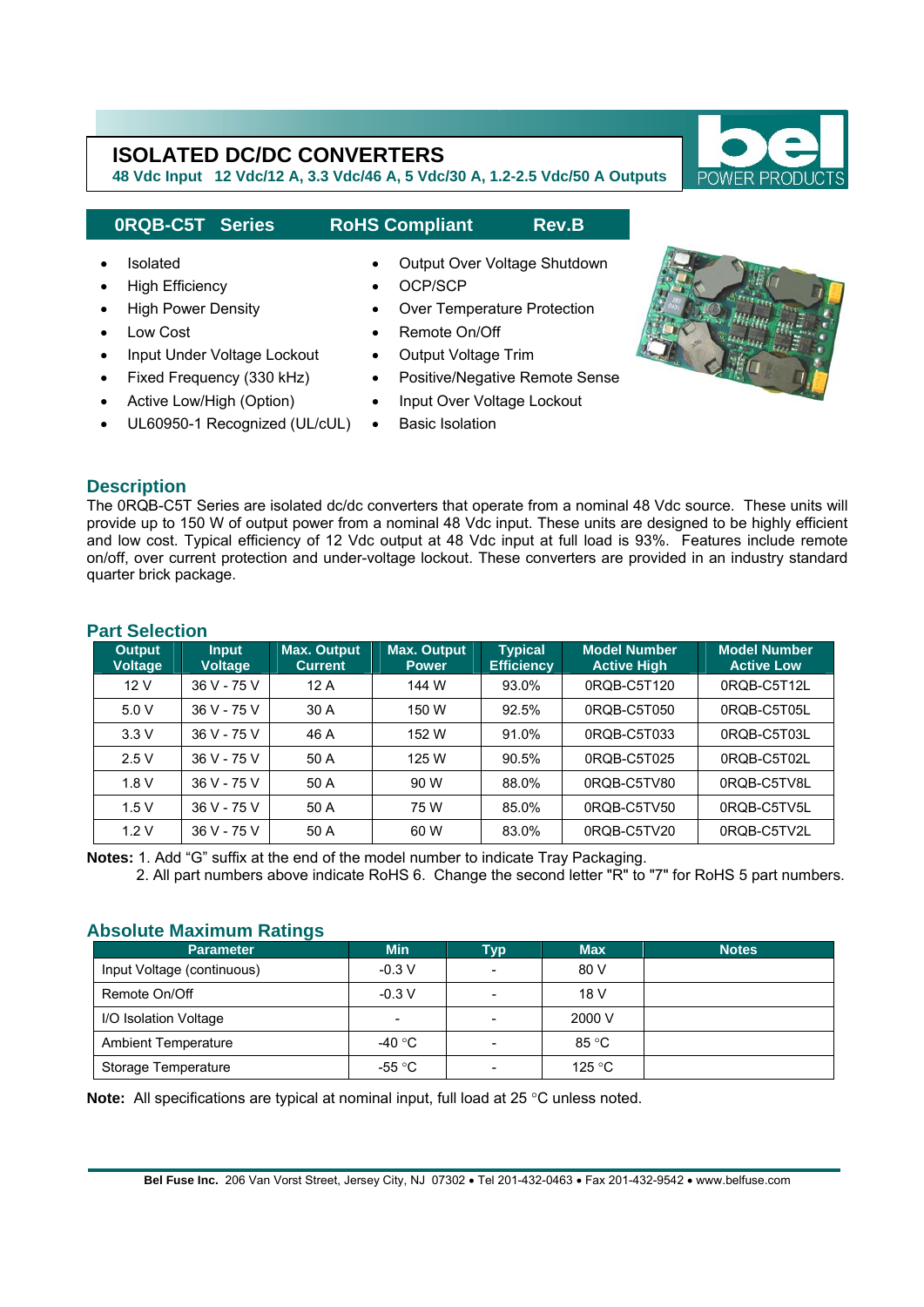**48 Vdc Input 12 Vdc/12 A, 3.3 Vdc/46 A, 5 Vdc/30 A, 1.2-2.5 Vdc/50 A Outputs** 

| <b>Input Specifications</b>               |                          |                  |             |                                                                                       |  |  |  |  |
|-------------------------------------------|--------------------------|------------------|-------------|---------------------------------------------------------------------------------------|--|--|--|--|
| <b>Parameter</b>                          | <b>Min</b><br><b>Typ</b> |                  | <b>Max</b>  | <b>Notes</b>                                                                          |  |  |  |  |
| Input Voltage                             | 36 V                     | 48 V             | 75 V        |                                                                                       |  |  |  |  |
| Input Current (full load)                 |                          |                  |             |                                                                                       |  |  |  |  |
| $V_0 = 12 V$                              |                          |                  | 4.5A        |                                                                                       |  |  |  |  |
| $V$ o=5.0 V                               |                          |                  | 4.9 A       |                                                                                       |  |  |  |  |
| $V_0 = 3.3 V$                             |                          |                  | 4.9 A       |                                                                                       |  |  |  |  |
| $V$ o=2.5 V                               |                          |                  | 4.1A        |                                                                                       |  |  |  |  |
| $Vo=1.8 V$                                |                          |                  | 3.0A        |                                                                                       |  |  |  |  |
| $V$ o=1.5 V                               |                          |                  | 2.6A        |                                                                                       |  |  |  |  |
| $V$ o=1.2 $V$                             | $\blacksquare$           |                  | 2.1A        |                                                                                       |  |  |  |  |
| Input Current (no load)                   | $\overline{a}$           | 120 mA           | 180 mA      |                                                                                       |  |  |  |  |
| Remote Off Input Current                  |                          | $10 \text{ mA}$  | 15 mA       |                                                                                       |  |  |  |  |
| Input Reflected Ripple Current (pk-pk)    |                          | $10 \text{ mA}$  | 15 mA       | Tested with simulated source impedance of<br>10 uH, 5 Hz to 20 MHz; use a 100 uF /100 |  |  |  |  |
| Input Reflected Ripple Current (rms)      |                          | $1.5 \text{ mA}$ | 3 mA        | V electrolytic capacitor with $ESR = 1$ ohm<br>max. at 200 kHz at 25 °C.              |  |  |  |  |
| I <sup>2</sup> t Inrush Current Transient |                          | $0.05 A^2$ s     | $0.1 A^2$ s |                                                                                       |  |  |  |  |
| Turn-on Voltage Threshold                 | 32 V                     | 34 V             | 35 V        |                                                                                       |  |  |  |  |
| Turn-off Voltage Threshold                | 30 V                     | 32 V             | 34 V        |                                                                                       |  |  |  |  |
| Input over voltage Lockout                | 76 V                     | 78 V             | 80 V        |                                                                                       |  |  |  |  |

**Note:** All specifications are typical at nominal input, full load at 25 °C unless noted.

## **Output Specifications**

| <b>Parameter</b>            |                       | <b>Min</b>      | <b>Typ</b>  | <b>Max</b>      | <b>Notes</b>                                                                        |
|-----------------------------|-----------------------|-----------------|-------------|-----------------|-------------------------------------------------------------------------------------|
| Output Voltage Set Point    |                       |                 |             |                 |                                                                                     |
|                             | $Vo=12 V$             | 11.790 V        | 12.030 V    | 12.270 V        |                                                                                     |
|                             | $V$ o=5.0 $V$         | 4.925 V         | 5.004 V     | 5.075 V         |                                                                                     |
|                             | $VO=3.3 V$            | 3.260 V         | 3.308 V     | 3.360 V         |                                                                                     |
|                             | $Vo=2.5 V$            | 2.450 V         | 2.503 V     | 2.550 V         | Vin=48 V, Io=50% full load                                                          |
|                             | $V$ o=1.8 V           | 1.770 V         | 1.808 V     | 1.844 V         |                                                                                     |
|                             | $V$ o=1.5 V           | 1.477 V         | 1.500 V     | 1.523 V         |                                                                                     |
|                             | $V$ o=1.2 $V$         | 1.176 V         | 1.200 V     | 1.224 V         |                                                                                     |
| Output Voltage Set Point    |                       | $-3.5\%$ Vo,set |             | $3.5\%$ Vo, set | Over all operating input voltage,<br>resistive load, and temperature<br>conditions. |
| Line Regulation             |                       |                 |             |                 |                                                                                     |
|                             | $Vo=12 V$             |                 | $±8$ mV     | $±15$ mV        |                                                                                     |
|                             | $V$ o=5.0 V           |                 | $±5$ mV     | $±15$ mV        |                                                                                     |
|                             | Vo=1.2 V-3.3 V        |                 | $\pm 3$ mV  | $±6$ mV         |                                                                                     |
| Load Regulation             |                       |                 |             |                 |                                                                                     |
|                             | Vo=5.0 V-12 V         |                 | $±10$ mV    | $+20$ mV        |                                                                                     |
|                             | $V_0 = 2.5 V - 3.3 V$ |                 | $±5$ mV     | $±10$ mV        |                                                                                     |
|                             | Vo=1.2 V-1.8 V        |                 | $±2$ mV     | $±5$ mV         |                                                                                     |
| Regulation Over Temperature |                       |                 |             |                 |                                                                                     |
| $(-40 °C)$ to $+85 °C$ )    | $VO=12$               |                 | $±60$ mV    | $±100$ mV       |                                                                                     |
|                             | $\vee$                |                 | $±40$ mV    | $\pm 65$ mV     |                                                                                     |
|                             | $V$ o=5.0 $V$         |                 | $\pm 30$ mV | $±50$ mV        |                                                                                     |
|                             | $V$ o=3.3 V           |                 | $+20$ mV    | $±40$ mV        |                                                                                     |
|                             | $Vo=2.5 V$            |                 | $±15$ mV    | $\pm 30$ mV     |                                                                                     |
|                             | Vo=1.8 V-1.2 V        |                 |             |                 |                                                                                     |
| Output Current              | $Vo=12 V$             | 0 A             |             | 12A             |                                                                                     |
|                             | $Vo=5.0 V$            |                 |             | 30 A            |                                                                                     |
|                             | $Vo = 3.3 V$          | 0 A<br>0 A      |             | 46 A            |                                                                                     |
|                             | Vo=1.2 V-2.5 V        | 0 A             |             | 50 A            |                                                                                     |
|                             |                       |                 |             |                 |                                                                                     |

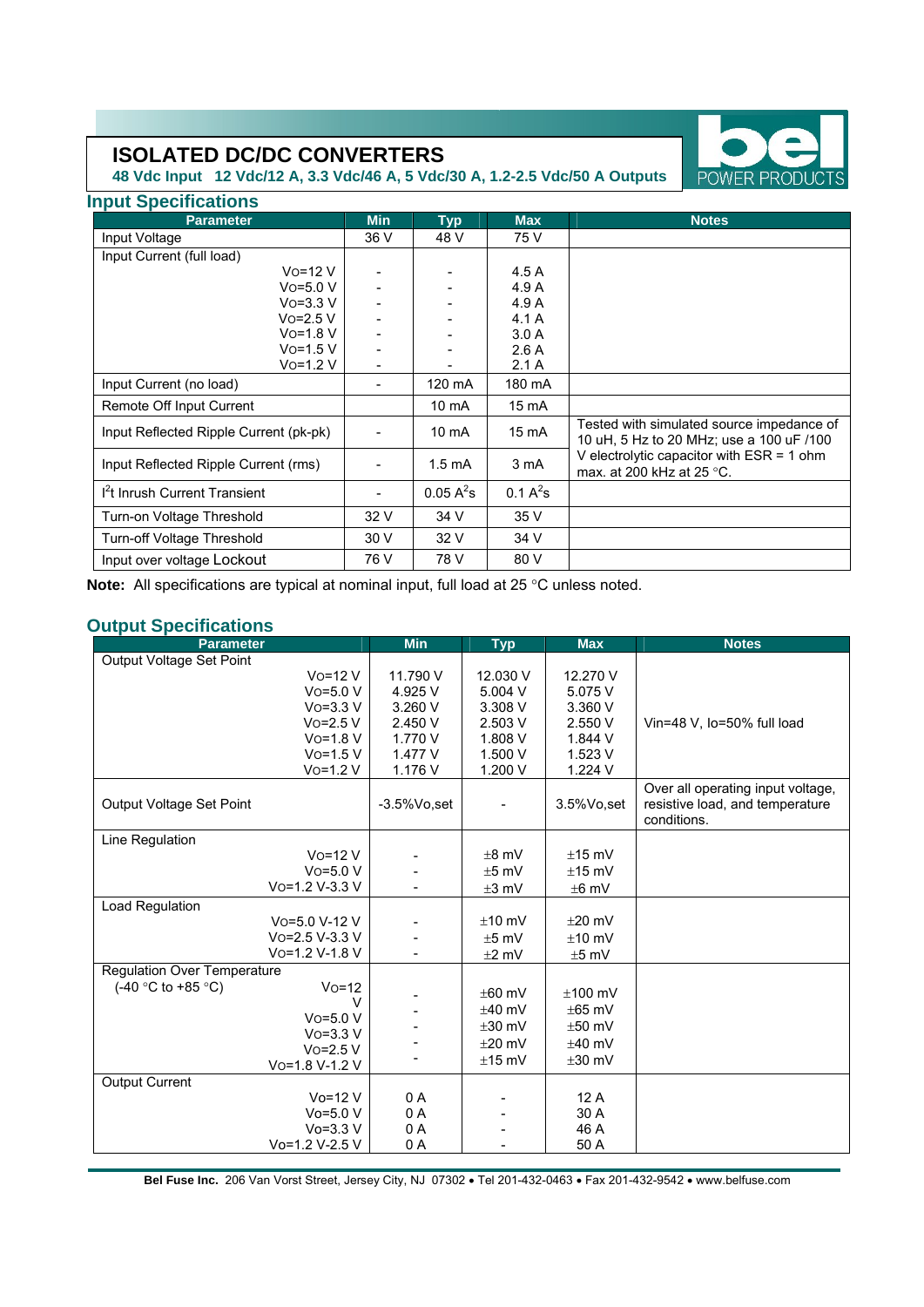**48 Vdc Input 12 Vdc/12 A, 3.3 Vdc/46 A, 5 Vdc/30 A, 1.2-2.5 Vdc/50 A Outputs** 

| <b>Parameter</b><br><b>Current Limit Threshold</b><br>$V$ o=12 $V$<br>14 A<br>15.5 A<br>18 A<br>$Vo=5.0 V$<br>35 A<br>45 A<br>40 A<br>$Vo=3.3 V$<br>50 A<br>60 A<br>65 A<br>55 A<br>60 A<br>65 A<br>Vo=1.2 V-2.5 V<br>$5A^2s$<br>$3A^2s$<br>Short Circuit Surge Transient<br>÷,<br>Ripple and Noise (rms)<br>$Vo=12V$<br>30 mV<br>25 mV<br>$Vo=5.0 V$<br>20 mV<br>25 mV<br>$V$ o=3.3 V<br>$20 \text{ mV}$<br>20 mV<br>Vo=1.2 V-2.5 V<br>15 mV<br>20 mV<br>Test conditions:<br>Ripple and Noise (pk-pk)<br>0-20 MHz BW, with a 1<br>90 mV<br>uF ceramic capacitor and<br>$V$ o=12 $V$<br>70 mV<br>$Vo=5.0 V$<br>60 mV<br>a 10 uF Tantalum<br>80 mV<br>$Vo=3.3 V$<br>50 mV<br>70 mV<br>capacitor at the output.<br>$Vo=1.8 V$<br>45 mV<br>60 mV<br>$Vo=2.5 V$<br>40 mV<br>60 mV<br>$V$ o=1.5 $V$<br>55 mV<br>70 mV<br>$V$ o=1.2 $V$<br>40 mV<br>60 mV<br>Turn on Time<br>100 mS<br>10 <sub>ms</sub><br>0%<br>5%<br>Overshoot at Turn on<br>Output Capacitance<br>Vo=12.0 V<br>2200 uF<br>0 uF<br>10000 uF<br>$Vo=5.0 V$<br>0 uF<br>Vo=1.2 V-3.3 V<br>0 uF<br>20000 uF<br><b>Transient Response</b><br>$50\%$ ~ 75%<br>600 mV<br>800 mV<br>Overshoot<br>$\blacksquare$<br>Max Load<br><b>Settling Time</b><br>200 uS<br>300 uS<br>$\frac{1}{2}$<br>Vo=12.0 V<br>Overshoot<br>600 mV<br>800 mV<br>$75\% \sim 50\%$<br>$\overline{\phantom{0}}$<br>Max Load<br><b>Settling Time</b><br>200 uS<br>300 uS<br>$\frac{1}{2}$<br>250 mV<br>375 mV<br>Overshoot<br>÷,<br>$50\% \sim 75\%$<br>Max Load<br>100 uS<br>200 uS<br><b>Settling Time</b><br>$\overline{\phantom{0}}$<br>$V$ o=5.0 $V$<br>Overshoot<br>250 mV<br>375 mV<br>÷,<br>$75\% \sim 50\%$<br>Max Load<br>$\frac{1}{2}$<br>100 uS<br>200 uS<br><b>Settling Time</b><br>100 mV<br>Overshoot<br>200 mV<br>$\frac{1}{2}$<br>$50\% \sim 75\%$<br>Max Load<br><b>Settling Time</b><br>$\frac{1}{2}$<br>200 uS<br>300 uS<br>$Vo=3.3 V$<br>Overshoot<br>100 mV<br>200 mV<br>$75\% \sim 50\%$<br>-<br>Test conditions: di/dt =<br>Max Load<br>0.1 A/uS, Vin=48 V, with<br>÷,<br><b>Settling Time</b><br>200 uS<br>300 uS<br>a 1 uF ceramic capacitor<br>100 mV<br>200 mV<br>Overshoot<br>$\overline{\phantom{0}}$<br>$50\% \sim 75\%$<br>and a 10 uF Tantalum<br>Max Load<br>300 uS<br>400 uS<br><b>Settling Time</b><br>$\qquad \qquad \blacksquare$<br>capacitor at the output.<br>$Vo=2.5 V$<br>$\blacksquare$<br>100 mV<br>200 mV<br>Overshoot<br>$75\% \sim 50\%$<br>Max Load<br><b>Settling Time</b><br>$\blacksquare$<br>300 uS<br>400 uS<br>100 mV<br>Overshoot<br>140 mV<br>$50\% \sim 75\%$<br>Max Load<br><b>Settling Time</b><br>200 uS<br>300 uS<br>-<br>$Vo=1.8 V$<br>$Vo=1.5 V$<br>100 mV<br>140 mV<br>Overshoot<br>-<br>$75\% \sim 50\%$<br>Max Load<br><b>Settling Time</b><br>$\qquad \qquad \blacksquare$<br>200 uS<br>300 uS<br>100 mV<br>Overshoot<br>120 mV<br>$\qquad \qquad \blacksquare$<br>$50\%$ ~ 75%<br>Max Load<br>$\blacksquare$<br><b>Settling Time</b><br>200 uS<br>300 uS<br>$V$ o=1.2 $V$<br>Overshoot<br>100 mV<br>120 mV<br>$75\% \sim 50\%$<br>Max Load<br><b>Settling Time</b><br>200 uS<br>300 uS<br>$\overline{\phantom{0}}$ | <b>Output Specifications (continued)</b> |            |            |            |              |  |
|-------------------------------------------------------------------------------------------------------------------------------------------------------------------------------------------------------------------------------------------------------------------------------------------------------------------------------------------------------------------------------------------------------------------------------------------------------------------------------------------------------------------------------------------------------------------------------------------------------------------------------------------------------------------------------------------------------------------------------------------------------------------------------------------------------------------------------------------------------------------------------------------------------------------------------------------------------------------------------------------------------------------------------------------------------------------------------------------------------------------------------------------------------------------------------------------------------------------------------------------------------------------------------------------------------------------------------------------------------------------------------------------------------------------------------------------------------------------------------------------------------------------------------------------------------------------------------------------------------------------------------------------------------------------------------------------------------------------------------------------------------------------------------------------------------------------------------------------------------------------------------------------------------------------------------------------------------------------------------------------------------------------------------------------------------------------------------------------------------------------------------------------------------------------------------------------------------------------------------------------------------------------------------------------------------------------------------------------------------------------------------------------------------------------------------------------------------------------------------------------------------------------------------------------------------------------------------------------------------------------------------------------------------------------------------------------------------------------------------------------------------------------------------------------------------------------------------------------------------------------------------------------------------------------------------------------------------------------------------------------------------------------------------------------------------------------------------------------------------------------|------------------------------------------|------------|------------|------------|--------------|--|
|                                                                                                                                                                                                                                                                                                                                                                                                                                                                                                                                                                                                                                                                                                                                                                                                                                                                                                                                                                                                                                                                                                                                                                                                                                                                                                                                                                                                                                                                                                                                                                                                                                                                                                                                                                                                                                                                                                                                                                                                                                                                                                                                                                                                                                                                                                                                                                                                                                                                                                                                                                                                                                                                                                                                                                                                                                                                                                                                                                                                                                                                                                                   |                                          | <b>Min</b> | <b>Typ</b> | <b>Max</b> | <b>Notes</b> |  |
|                                                                                                                                                                                                                                                                                                                                                                                                                                                                                                                                                                                                                                                                                                                                                                                                                                                                                                                                                                                                                                                                                                                                                                                                                                                                                                                                                                                                                                                                                                                                                                                                                                                                                                                                                                                                                                                                                                                                                                                                                                                                                                                                                                                                                                                                                                                                                                                                                                                                                                                                                                                                                                                                                                                                                                                                                                                                                                                                                                                                                                                                                                                   |                                          |            |            |            |              |  |
|                                                                                                                                                                                                                                                                                                                                                                                                                                                                                                                                                                                                                                                                                                                                                                                                                                                                                                                                                                                                                                                                                                                                                                                                                                                                                                                                                                                                                                                                                                                                                                                                                                                                                                                                                                                                                                                                                                                                                                                                                                                                                                                                                                                                                                                                                                                                                                                                                                                                                                                                                                                                                                                                                                                                                                                                                                                                                                                                                                                                                                                                                                                   |                                          |            |            |            |              |  |
|                                                                                                                                                                                                                                                                                                                                                                                                                                                                                                                                                                                                                                                                                                                                                                                                                                                                                                                                                                                                                                                                                                                                                                                                                                                                                                                                                                                                                                                                                                                                                                                                                                                                                                                                                                                                                                                                                                                                                                                                                                                                                                                                                                                                                                                                                                                                                                                                                                                                                                                                                                                                                                                                                                                                                                                                                                                                                                                                                                                                                                                                                                                   |                                          |            |            |            |              |  |
|                                                                                                                                                                                                                                                                                                                                                                                                                                                                                                                                                                                                                                                                                                                                                                                                                                                                                                                                                                                                                                                                                                                                                                                                                                                                                                                                                                                                                                                                                                                                                                                                                                                                                                                                                                                                                                                                                                                                                                                                                                                                                                                                                                                                                                                                                                                                                                                                                                                                                                                                                                                                                                                                                                                                                                                                                                                                                                                                                                                                                                                                                                                   |                                          |            |            |            |              |  |
|                                                                                                                                                                                                                                                                                                                                                                                                                                                                                                                                                                                                                                                                                                                                                                                                                                                                                                                                                                                                                                                                                                                                                                                                                                                                                                                                                                                                                                                                                                                                                                                                                                                                                                                                                                                                                                                                                                                                                                                                                                                                                                                                                                                                                                                                                                                                                                                                                                                                                                                                                                                                                                                                                                                                                                                                                                                                                                                                                                                                                                                                                                                   |                                          |            |            |            |              |  |
|                                                                                                                                                                                                                                                                                                                                                                                                                                                                                                                                                                                                                                                                                                                                                                                                                                                                                                                                                                                                                                                                                                                                                                                                                                                                                                                                                                                                                                                                                                                                                                                                                                                                                                                                                                                                                                                                                                                                                                                                                                                                                                                                                                                                                                                                                                                                                                                                                                                                                                                                                                                                                                                                                                                                                                                                                                                                                                                                                                                                                                                                                                                   |                                          |            |            |            |              |  |
|                                                                                                                                                                                                                                                                                                                                                                                                                                                                                                                                                                                                                                                                                                                                                                                                                                                                                                                                                                                                                                                                                                                                                                                                                                                                                                                                                                                                                                                                                                                                                                                                                                                                                                                                                                                                                                                                                                                                                                                                                                                                                                                                                                                                                                                                                                                                                                                                                                                                                                                                                                                                                                                                                                                                                                                                                                                                                                                                                                                                                                                                                                                   |                                          |            |            |            |              |  |
|                                                                                                                                                                                                                                                                                                                                                                                                                                                                                                                                                                                                                                                                                                                                                                                                                                                                                                                                                                                                                                                                                                                                                                                                                                                                                                                                                                                                                                                                                                                                                                                                                                                                                                                                                                                                                                                                                                                                                                                                                                                                                                                                                                                                                                                                                                                                                                                                                                                                                                                                                                                                                                                                                                                                                                                                                                                                                                                                                                                                                                                                                                                   |                                          |            |            |            |              |  |
|                                                                                                                                                                                                                                                                                                                                                                                                                                                                                                                                                                                                                                                                                                                                                                                                                                                                                                                                                                                                                                                                                                                                                                                                                                                                                                                                                                                                                                                                                                                                                                                                                                                                                                                                                                                                                                                                                                                                                                                                                                                                                                                                                                                                                                                                                                                                                                                                                                                                                                                                                                                                                                                                                                                                                                                                                                                                                                                                                                                                                                                                                                                   |                                          |            |            |            |              |  |
|                                                                                                                                                                                                                                                                                                                                                                                                                                                                                                                                                                                                                                                                                                                                                                                                                                                                                                                                                                                                                                                                                                                                                                                                                                                                                                                                                                                                                                                                                                                                                                                                                                                                                                                                                                                                                                                                                                                                                                                                                                                                                                                                                                                                                                                                                                                                                                                                                                                                                                                                                                                                                                                                                                                                                                                                                                                                                                                                                                                                                                                                                                                   |                                          |            |            |            |              |  |
|                                                                                                                                                                                                                                                                                                                                                                                                                                                                                                                                                                                                                                                                                                                                                                                                                                                                                                                                                                                                                                                                                                                                                                                                                                                                                                                                                                                                                                                                                                                                                                                                                                                                                                                                                                                                                                                                                                                                                                                                                                                                                                                                                                                                                                                                                                                                                                                                                                                                                                                                                                                                                                                                                                                                                                                                                                                                                                                                                                                                                                                                                                                   |                                          |            |            |            |              |  |
|                                                                                                                                                                                                                                                                                                                                                                                                                                                                                                                                                                                                                                                                                                                                                                                                                                                                                                                                                                                                                                                                                                                                                                                                                                                                                                                                                                                                                                                                                                                                                                                                                                                                                                                                                                                                                                                                                                                                                                                                                                                                                                                                                                                                                                                                                                                                                                                                                                                                                                                                                                                                                                                                                                                                                                                                                                                                                                                                                                                                                                                                                                                   |                                          |            |            |            |              |  |
|                                                                                                                                                                                                                                                                                                                                                                                                                                                                                                                                                                                                                                                                                                                                                                                                                                                                                                                                                                                                                                                                                                                                                                                                                                                                                                                                                                                                                                                                                                                                                                                                                                                                                                                                                                                                                                                                                                                                                                                                                                                                                                                                                                                                                                                                                                                                                                                                                                                                                                                                                                                                                                                                                                                                                                                                                                                                                                                                                                                                                                                                                                                   |                                          |            |            |            |              |  |
|                                                                                                                                                                                                                                                                                                                                                                                                                                                                                                                                                                                                                                                                                                                                                                                                                                                                                                                                                                                                                                                                                                                                                                                                                                                                                                                                                                                                                                                                                                                                                                                                                                                                                                                                                                                                                                                                                                                                                                                                                                                                                                                                                                                                                                                                                                                                                                                                                                                                                                                                                                                                                                                                                                                                                                                                                                                                                                                                                                                                                                                                                                                   |                                          |            |            |            |              |  |
|                                                                                                                                                                                                                                                                                                                                                                                                                                                                                                                                                                                                                                                                                                                                                                                                                                                                                                                                                                                                                                                                                                                                                                                                                                                                                                                                                                                                                                                                                                                                                                                                                                                                                                                                                                                                                                                                                                                                                                                                                                                                                                                                                                                                                                                                                                                                                                                                                                                                                                                                                                                                                                                                                                                                                                                                                                                                                                                                                                                                                                                                                                                   |                                          |            |            |            |              |  |
|                                                                                                                                                                                                                                                                                                                                                                                                                                                                                                                                                                                                                                                                                                                                                                                                                                                                                                                                                                                                                                                                                                                                                                                                                                                                                                                                                                                                                                                                                                                                                                                                                                                                                                                                                                                                                                                                                                                                                                                                                                                                                                                                                                                                                                                                                                                                                                                                                                                                                                                                                                                                                                                                                                                                                                                                                                                                                                                                                                                                                                                                                                                   |                                          |            |            |            |              |  |
|                                                                                                                                                                                                                                                                                                                                                                                                                                                                                                                                                                                                                                                                                                                                                                                                                                                                                                                                                                                                                                                                                                                                                                                                                                                                                                                                                                                                                                                                                                                                                                                                                                                                                                                                                                                                                                                                                                                                                                                                                                                                                                                                                                                                                                                                                                                                                                                                                                                                                                                                                                                                                                                                                                                                                                                                                                                                                                                                                                                                                                                                                                                   |                                          |            |            |            |              |  |
|                                                                                                                                                                                                                                                                                                                                                                                                                                                                                                                                                                                                                                                                                                                                                                                                                                                                                                                                                                                                                                                                                                                                                                                                                                                                                                                                                                                                                                                                                                                                                                                                                                                                                                                                                                                                                                                                                                                                                                                                                                                                                                                                                                                                                                                                                                                                                                                                                                                                                                                                                                                                                                                                                                                                                                                                                                                                                                                                                                                                                                                                                                                   |                                          |            |            |            |              |  |
|                                                                                                                                                                                                                                                                                                                                                                                                                                                                                                                                                                                                                                                                                                                                                                                                                                                                                                                                                                                                                                                                                                                                                                                                                                                                                                                                                                                                                                                                                                                                                                                                                                                                                                                                                                                                                                                                                                                                                                                                                                                                                                                                                                                                                                                                                                                                                                                                                                                                                                                                                                                                                                                                                                                                                                                                                                                                                                                                                                                                                                                                                                                   |                                          |            |            |            |              |  |
|                                                                                                                                                                                                                                                                                                                                                                                                                                                                                                                                                                                                                                                                                                                                                                                                                                                                                                                                                                                                                                                                                                                                                                                                                                                                                                                                                                                                                                                                                                                                                                                                                                                                                                                                                                                                                                                                                                                                                                                                                                                                                                                                                                                                                                                                                                                                                                                                                                                                                                                                                                                                                                                                                                                                                                                                                                                                                                                                                                                                                                                                                                                   |                                          |            |            |            |              |  |
|                                                                                                                                                                                                                                                                                                                                                                                                                                                                                                                                                                                                                                                                                                                                                                                                                                                                                                                                                                                                                                                                                                                                                                                                                                                                                                                                                                                                                                                                                                                                                                                                                                                                                                                                                                                                                                                                                                                                                                                                                                                                                                                                                                                                                                                                                                                                                                                                                                                                                                                                                                                                                                                                                                                                                                                                                                                                                                                                                                                                                                                                                                                   |                                          |            |            |            |              |  |
|                                                                                                                                                                                                                                                                                                                                                                                                                                                                                                                                                                                                                                                                                                                                                                                                                                                                                                                                                                                                                                                                                                                                                                                                                                                                                                                                                                                                                                                                                                                                                                                                                                                                                                                                                                                                                                                                                                                                                                                                                                                                                                                                                                                                                                                                                                                                                                                                                                                                                                                                                                                                                                                                                                                                                                                                                                                                                                                                                                                                                                                                                                                   |                                          |            |            |            |              |  |
|                                                                                                                                                                                                                                                                                                                                                                                                                                                                                                                                                                                                                                                                                                                                                                                                                                                                                                                                                                                                                                                                                                                                                                                                                                                                                                                                                                                                                                                                                                                                                                                                                                                                                                                                                                                                                                                                                                                                                                                                                                                                                                                                                                                                                                                                                                                                                                                                                                                                                                                                                                                                                                                                                                                                                                                                                                                                                                                                                                                                                                                                                                                   |                                          |            |            |            |              |  |
|                                                                                                                                                                                                                                                                                                                                                                                                                                                                                                                                                                                                                                                                                                                                                                                                                                                                                                                                                                                                                                                                                                                                                                                                                                                                                                                                                                                                                                                                                                                                                                                                                                                                                                                                                                                                                                                                                                                                                                                                                                                                                                                                                                                                                                                                                                                                                                                                                                                                                                                                                                                                                                                                                                                                                                                                                                                                                                                                                                                                                                                                                                                   |                                          |            |            |            |              |  |
|                                                                                                                                                                                                                                                                                                                                                                                                                                                                                                                                                                                                                                                                                                                                                                                                                                                                                                                                                                                                                                                                                                                                                                                                                                                                                                                                                                                                                                                                                                                                                                                                                                                                                                                                                                                                                                                                                                                                                                                                                                                                                                                                                                                                                                                                                                                                                                                                                                                                                                                                                                                                                                                                                                                                                                                                                                                                                                                                                                                                                                                                                                                   |                                          |            |            |            |              |  |
|                                                                                                                                                                                                                                                                                                                                                                                                                                                                                                                                                                                                                                                                                                                                                                                                                                                                                                                                                                                                                                                                                                                                                                                                                                                                                                                                                                                                                                                                                                                                                                                                                                                                                                                                                                                                                                                                                                                                                                                                                                                                                                                                                                                                                                                                                                                                                                                                                                                                                                                                                                                                                                                                                                                                                                                                                                                                                                                                                                                                                                                                                                                   |                                          |            |            |            |              |  |
|                                                                                                                                                                                                                                                                                                                                                                                                                                                                                                                                                                                                                                                                                                                                                                                                                                                                                                                                                                                                                                                                                                                                                                                                                                                                                                                                                                                                                                                                                                                                                                                                                                                                                                                                                                                                                                                                                                                                                                                                                                                                                                                                                                                                                                                                                                                                                                                                                                                                                                                                                                                                                                                                                                                                                                                                                                                                                                                                                                                                                                                                                                                   |                                          |            |            |            |              |  |
|                                                                                                                                                                                                                                                                                                                                                                                                                                                                                                                                                                                                                                                                                                                                                                                                                                                                                                                                                                                                                                                                                                                                                                                                                                                                                                                                                                                                                                                                                                                                                                                                                                                                                                                                                                                                                                                                                                                                                                                                                                                                                                                                                                                                                                                                                                                                                                                                                                                                                                                                                                                                                                                                                                                                                                                                                                                                                                                                                                                                                                                                                                                   |                                          |            |            |            |              |  |
|                                                                                                                                                                                                                                                                                                                                                                                                                                                                                                                                                                                                                                                                                                                                                                                                                                                                                                                                                                                                                                                                                                                                                                                                                                                                                                                                                                                                                                                                                                                                                                                                                                                                                                                                                                                                                                                                                                                                                                                                                                                                                                                                                                                                                                                                                                                                                                                                                                                                                                                                                                                                                                                                                                                                                                                                                                                                                                                                                                                                                                                                                                                   |                                          |            |            |            |              |  |
|                                                                                                                                                                                                                                                                                                                                                                                                                                                                                                                                                                                                                                                                                                                                                                                                                                                                                                                                                                                                                                                                                                                                                                                                                                                                                                                                                                                                                                                                                                                                                                                                                                                                                                                                                                                                                                                                                                                                                                                                                                                                                                                                                                                                                                                                                                                                                                                                                                                                                                                                                                                                                                                                                                                                                                                                                                                                                                                                                                                                                                                                                                                   |                                          |            |            |            |              |  |
|                                                                                                                                                                                                                                                                                                                                                                                                                                                                                                                                                                                                                                                                                                                                                                                                                                                                                                                                                                                                                                                                                                                                                                                                                                                                                                                                                                                                                                                                                                                                                                                                                                                                                                                                                                                                                                                                                                                                                                                                                                                                                                                                                                                                                                                                                                                                                                                                                                                                                                                                                                                                                                                                                                                                                                                                                                                                                                                                                                                                                                                                                                                   |                                          |            |            |            |              |  |
|                                                                                                                                                                                                                                                                                                                                                                                                                                                                                                                                                                                                                                                                                                                                                                                                                                                                                                                                                                                                                                                                                                                                                                                                                                                                                                                                                                                                                                                                                                                                                                                                                                                                                                                                                                                                                                                                                                                                                                                                                                                                                                                                                                                                                                                                                                                                                                                                                                                                                                                                                                                                                                                                                                                                                                                                                                                                                                                                                                                                                                                                                                                   |                                          |            |            |            |              |  |
|                                                                                                                                                                                                                                                                                                                                                                                                                                                                                                                                                                                                                                                                                                                                                                                                                                                                                                                                                                                                                                                                                                                                                                                                                                                                                                                                                                                                                                                                                                                                                                                                                                                                                                                                                                                                                                                                                                                                                                                                                                                                                                                                                                                                                                                                                                                                                                                                                                                                                                                                                                                                                                                                                                                                                                                                                                                                                                                                                                                                                                                                                                                   |                                          |            |            |            |              |  |
|                                                                                                                                                                                                                                                                                                                                                                                                                                                                                                                                                                                                                                                                                                                                                                                                                                                                                                                                                                                                                                                                                                                                                                                                                                                                                                                                                                                                                                                                                                                                                                                                                                                                                                                                                                                                                                                                                                                                                                                                                                                                                                                                                                                                                                                                                                                                                                                                                                                                                                                                                                                                                                                                                                                                                                                                                                                                                                                                                                                                                                                                                                                   |                                          |            |            |            |              |  |
|                                                                                                                                                                                                                                                                                                                                                                                                                                                                                                                                                                                                                                                                                                                                                                                                                                                                                                                                                                                                                                                                                                                                                                                                                                                                                                                                                                                                                                                                                                                                                                                                                                                                                                                                                                                                                                                                                                                                                                                                                                                                                                                                                                                                                                                                                                                                                                                                                                                                                                                                                                                                                                                                                                                                                                                                                                                                                                                                                                                                                                                                                                                   |                                          |            |            |            |              |  |
|                                                                                                                                                                                                                                                                                                                                                                                                                                                                                                                                                                                                                                                                                                                                                                                                                                                                                                                                                                                                                                                                                                                                                                                                                                                                                                                                                                                                                                                                                                                                                                                                                                                                                                                                                                                                                                                                                                                                                                                                                                                                                                                                                                                                                                                                                                                                                                                                                                                                                                                                                                                                                                                                                                                                                                                                                                                                                                                                                                                                                                                                                                                   |                                          |            |            |            |              |  |
|                                                                                                                                                                                                                                                                                                                                                                                                                                                                                                                                                                                                                                                                                                                                                                                                                                                                                                                                                                                                                                                                                                                                                                                                                                                                                                                                                                                                                                                                                                                                                                                                                                                                                                                                                                                                                                                                                                                                                                                                                                                                                                                                                                                                                                                                                                                                                                                                                                                                                                                                                                                                                                                                                                                                                                                                                                                                                                                                                                                                                                                                                                                   |                                          |            |            |            |              |  |
|                                                                                                                                                                                                                                                                                                                                                                                                                                                                                                                                                                                                                                                                                                                                                                                                                                                                                                                                                                                                                                                                                                                                                                                                                                                                                                                                                                                                                                                                                                                                                                                                                                                                                                                                                                                                                                                                                                                                                                                                                                                                                                                                                                                                                                                                                                                                                                                                                                                                                                                                                                                                                                                                                                                                                                                                                                                                                                                                                                                                                                                                                                                   |                                          |            |            |            |              |  |
|                                                                                                                                                                                                                                                                                                                                                                                                                                                                                                                                                                                                                                                                                                                                                                                                                                                                                                                                                                                                                                                                                                                                                                                                                                                                                                                                                                                                                                                                                                                                                                                                                                                                                                                                                                                                                                                                                                                                                                                                                                                                                                                                                                                                                                                                                                                                                                                                                                                                                                                                                                                                                                                                                                                                                                                                                                                                                                                                                                                                                                                                                                                   |                                          |            |            |            |              |  |
|                                                                                                                                                                                                                                                                                                                                                                                                                                                                                                                                                                                                                                                                                                                                                                                                                                                                                                                                                                                                                                                                                                                                                                                                                                                                                                                                                                                                                                                                                                                                                                                                                                                                                                                                                                                                                                                                                                                                                                                                                                                                                                                                                                                                                                                                                                                                                                                                                                                                                                                                                                                                                                                                                                                                                                                                                                                                                                                                                                                                                                                                                                                   |                                          |            |            |            |              |  |
|                                                                                                                                                                                                                                                                                                                                                                                                                                                                                                                                                                                                                                                                                                                                                                                                                                                                                                                                                                                                                                                                                                                                                                                                                                                                                                                                                                                                                                                                                                                                                                                                                                                                                                                                                                                                                                                                                                                                                                                                                                                                                                                                                                                                                                                                                                                                                                                                                                                                                                                                                                                                                                                                                                                                                                                                                                                                                                                                                                                                                                                                                                                   |                                          |            |            |            |              |  |
|                                                                                                                                                                                                                                                                                                                                                                                                                                                                                                                                                                                                                                                                                                                                                                                                                                                                                                                                                                                                                                                                                                                                                                                                                                                                                                                                                                                                                                                                                                                                                                                                                                                                                                                                                                                                                                                                                                                                                                                                                                                                                                                                                                                                                                                                                                                                                                                                                                                                                                                                                                                                                                                                                                                                                                                                                                                                                                                                                                                                                                                                                                                   |                                          |            |            |            |              |  |
|                                                                                                                                                                                                                                                                                                                                                                                                                                                                                                                                                                                                                                                                                                                                                                                                                                                                                                                                                                                                                                                                                                                                                                                                                                                                                                                                                                                                                                                                                                                                                                                                                                                                                                                                                                                                                                                                                                                                                                                                                                                                                                                                                                                                                                                                                                                                                                                                                                                                                                                                                                                                                                                                                                                                                                                                                                                                                                                                                                                                                                                                                                                   |                                          |            |            |            |              |  |
|                                                                                                                                                                                                                                                                                                                                                                                                                                                                                                                                                                                                                                                                                                                                                                                                                                                                                                                                                                                                                                                                                                                                                                                                                                                                                                                                                                                                                                                                                                                                                                                                                                                                                                                                                                                                                                                                                                                                                                                                                                                                                                                                                                                                                                                                                                                                                                                                                                                                                                                                                                                                                                                                                                                                                                                                                                                                                                                                                                                                                                                                                                                   |                                          |            |            |            |              |  |
|                                                                                                                                                                                                                                                                                                                                                                                                                                                                                                                                                                                                                                                                                                                                                                                                                                                                                                                                                                                                                                                                                                                                                                                                                                                                                                                                                                                                                                                                                                                                                                                                                                                                                                                                                                                                                                                                                                                                                                                                                                                                                                                                                                                                                                                                                                                                                                                                                                                                                                                                                                                                                                                                                                                                                                                                                                                                                                                                                                                                                                                                                                                   |                                          |            |            |            |              |  |
|                                                                                                                                                                                                                                                                                                                                                                                                                                                                                                                                                                                                                                                                                                                                                                                                                                                                                                                                                                                                                                                                                                                                                                                                                                                                                                                                                                                                                                                                                                                                                                                                                                                                                                                                                                                                                                                                                                                                                                                                                                                                                                                                                                                                                                                                                                                                                                                                                                                                                                                                                                                                                                                                                                                                                                                                                                                                                                                                                                                                                                                                                                                   |                                          |            |            |            |              |  |
|                                                                                                                                                                                                                                                                                                                                                                                                                                                                                                                                                                                                                                                                                                                                                                                                                                                                                                                                                                                                                                                                                                                                                                                                                                                                                                                                                                                                                                                                                                                                                                                                                                                                                                                                                                                                                                                                                                                                                                                                                                                                                                                                                                                                                                                                                                                                                                                                                                                                                                                                                                                                                                                                                                                                                                                                                                                                                                                                                                                                                                                                                                                   |                                          |            |            |            |              |  |
|                                                                                                                                                                                                                                                                                                                                                                                                                                                                                                                                                                                                                                                                                                                                                                                                                                                                                                                                                                                                                                                                                                                                                                                                                                                                                                                                                                                                                                                                                                                                                                                                                                                                                                                                                                                                                                                                                                                                                                                                                                                                                                                                                                                                                                                                                                                                                                                                                                                                                                                                                                                                                                                                                                                                                                                                                                                                                                                                                                                                                                                                                                                   |                                          |            |            |            |              |  |

**Note:** All specifications are typical at nominal input, full load at 25 °C unless noted.

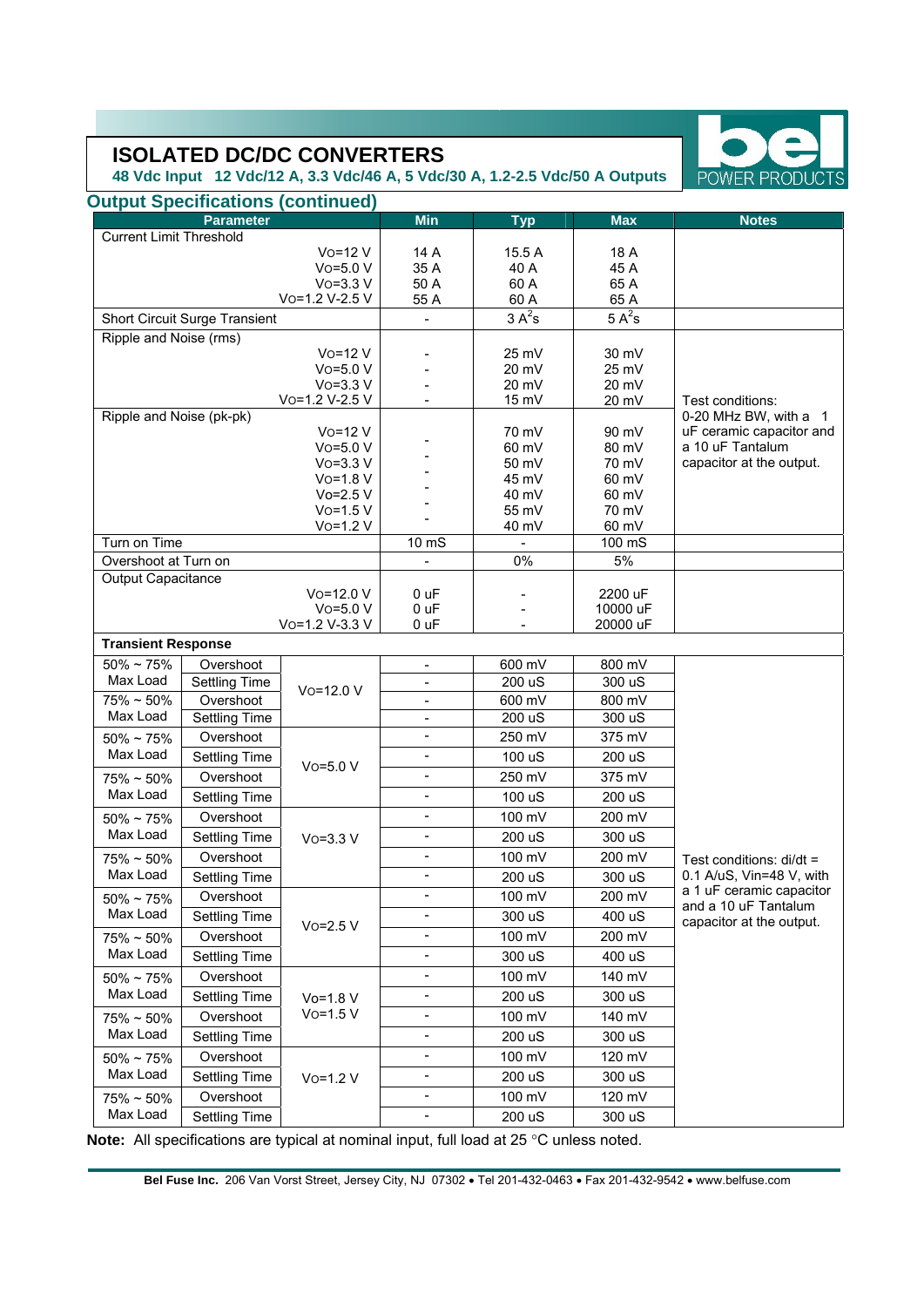**48 Vdc Input 12 Vdc/12 A, 3.3 Vdc/46 A, 5 Vdc/30 A, 1.2-2.5 Vdc/50 A Outputs** 



## **General Specifications**

| <b>Parameter</b>                  | <b>Min</b>                      | <b>Typ</b> | <b>Max</b> | <b>Notes</b>                                                                                  |  |
|-----------------------------------|---------------------------------|------------|------------|-----------------------------------------------------------------------------------------------|--|
| Efficiency                        |                                 |            |            |                                                                                               |  |
| $Vo=12V$                          | 90%                             | 93%        |            |                                                                                               |  |
| $VO=5.0 V$                        | 89%                             | 92.5%      |            |                                                                                               |  |
| $VO=3.3 V$                        | 88%                             | 91%        |            | Vin=48 V, full load, Ta=25 °C                                                                 |  |
| $Vo=2.5 V$                        | 87%                             | 90.5%      |            |                                                                                               |  |
| $V$ o=1.8 $V$                     | 85%                             | 88%        |            |                                                                                               |  |
| $V$ o=1.5 V                       | 82%                             | 85%        |            |                                                                                               |  |
| $V$ o=1.2 $V$                     | 80%                             | 83%        |            |                                                                                               |  |
| <b>Switching Frequency</b>        | 280 kHz                         | 330 kHz    | 380 kHz    |                                                                                               |  |
| Isolation capacitance             |                                 | 1500 pF    |            |                                                                                               |  |
| Input to Output Isolation Voltage |                                 |            | 2000 V     |                                                                                               |  |
| Remote Sense Compesation          |                                 |            | 10% Vo     | The total voltage increased by trim and<br>remote sense should not exceed<br>$10\%$ Vo.       |  |
| Output Voltage Trim Range         | 80% Vo                          |            | 110% Vo    |                                                                                               |  |
| Over Temperature Protection       |                                 | 125 °C     |            |                                                                                               |  |
| Over Voltage Protection           |                                 | 130% Vo    |            | Vin=48V, full load, Hiccup mode                                                               |  |
| <b>MTBF</b>                       | 1,109,917 hours                 |            |            | Calculated Per Bell Core SR-332 (Io<br>=80% load, Vin=48 V, Vo=3.3 V; Ta =<br>$25^{\circ}$ C) |  |
| <b>Dimensions</b>                 |                                 |            |            |                                                                                               |  |
| Inches                            | $2.30 \times 1.45 \times 0.395$ |            |            |                                                                                               |  |
| millimeters                       | 58.42 x 36.83 x 10.03           |            |            |                                                                                               |  |
| Weight                            |                                 | 41 g       |            |                                                                                               |  |

**Note:** All specifications are typical at nominal input, full load at 25 °C unless noted.

## **Control Specifications**

| <b>Parameter</b>       | <b>Min</b>  | Typ              | <b>Max</b> | <b>Notes</b>      |                                                                                  |  |  |  |
|------------------------|-------------|------------------|------------|-------------------|----------------------------------------------------------------------------------|--|--|--|
| <b>Remote On/Off</b>   |             |                  |            |                   |                                                                                  |  |  |  |
| Signal Low (Unit On)   | Active Low  | $-0.3 V$         | -          | 0.8V              | 0RQB-C5TxxL. The remote<br>on/off pin open, Unit off.<br>0RQB-C5Txx0. The remote |  |  |  |
| Signal High (Unit Off) |             | 2.4V             |            | 18 V              |                                                                                  |  |  |  |
| Signal Low (Unit Off)  | Active High | $-0.3$ V         |            | 0.8V              |                                                                                  |  |  |  |
| Signal High (Unit On)  |             | 2.4V             |            | 18 V              | on/off pin open, Unit on.                                                        |  |  |  |
| <b>Current Sink</b>    |             | 0 <sub>m</sub> A |            | $0.75 \text{ mA}$ |                                                                                  |  |  |  |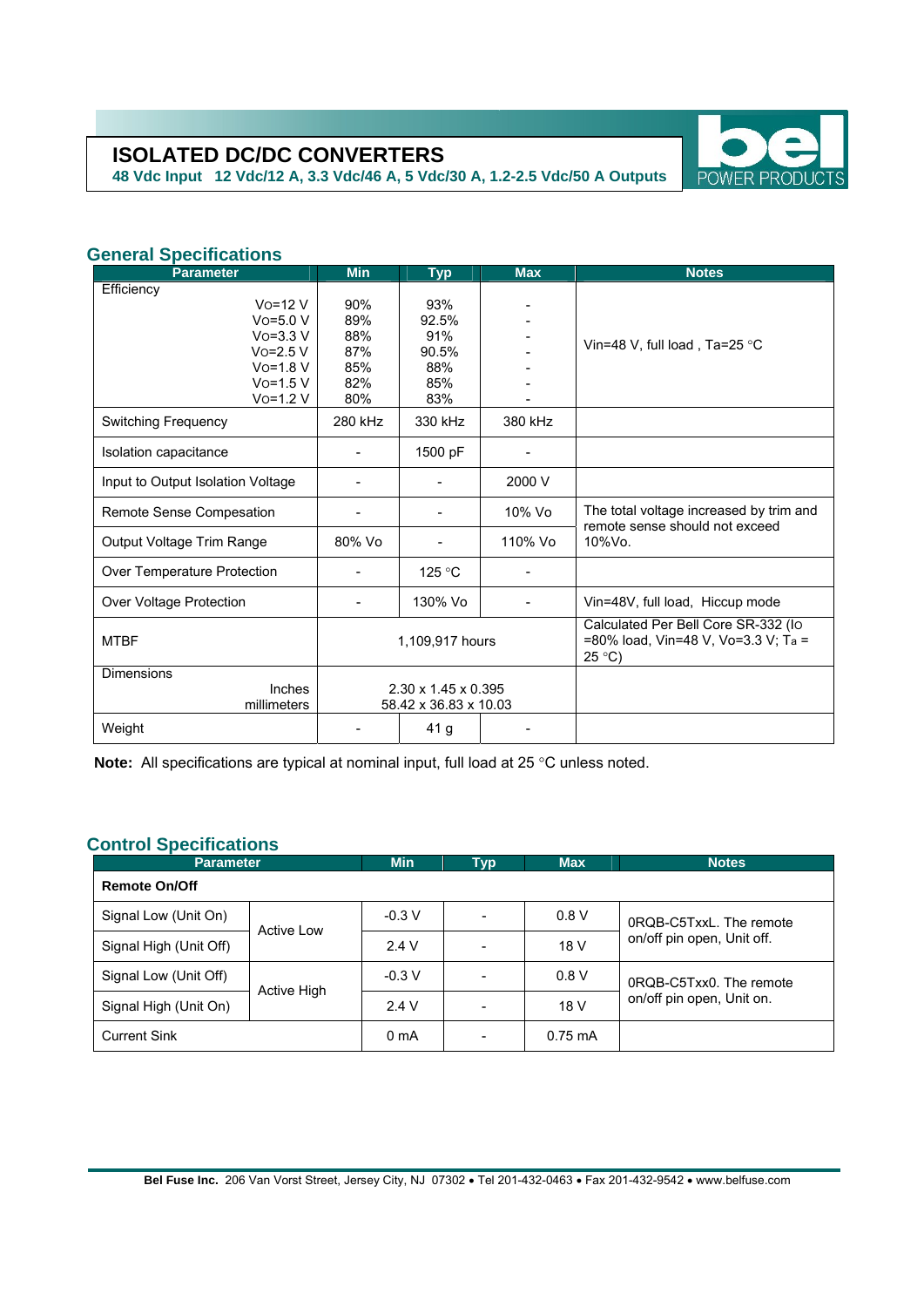

## **Output Trim Equations**

Equations for calculating the trim resistor are shown below (Unit: kΩ). The Trim Down resistor should be connected between the Trim pin and Ground pin. The Trim Up resistor should be connected between the Trim pin and the Vout. Only one of the resistors should be used for any given application.

#### **1) For Vo=1.5 V – 12 V:**

 $Rtrimdown = \frac{511}{|delta|} - 10.22$ 

$$
Rtrimup = \frac{(100 + delta) \cdot Vo \cdot 5.11 - 626}{1.225 \cdot delta} - 10.22
$$



**Note**:

$$
delta = \frac{(Vo - req - Vo)}{Vo} \times 100[\%]
$$

Vo\_req=Desired (trimmed) output voltage [V]; Vo=output voltage Vo=12.004 V for 12 V output; Vo=5 V for 5.004 V output; Vo=3.308 V for 3.3 V output; Vo=2.503 V for 2.5 V output; Vo=1.808 V for 1.8 V output; Vo=1.503 V for 1.5 V output

**2) For Vo=1.2 V:** 

10.22  $=\frac{511}{|delta|} - 10.22$  *Rtrimup*  $=\frac{(100 + delta) \cdot Vo \cdot 5.11 - 313}{0.6125 \cdot delta}$  $Rtrimdown = \frac{511}{|delta|} - 10.22$ 

**Note**:

$$
delta = \frac{(Vo - req - Vo)}{Vo} \times 100[\%]
$$

Vo\_req=Desired (trimmed) output voltage [V]; Vo=output voltage Vo=1.202 V for 1.2 V output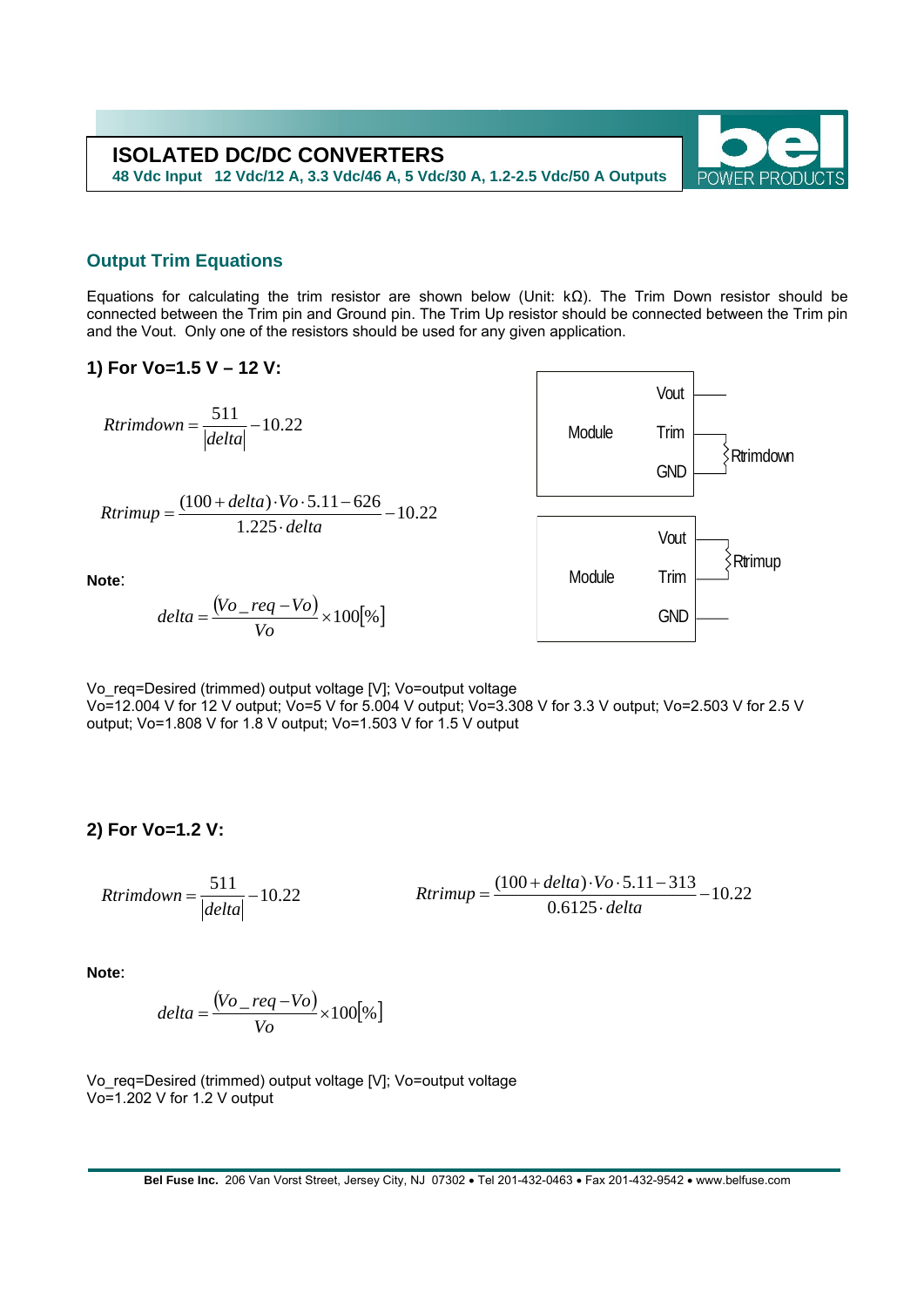**48 Vdc Input 12 Vdc/12 A, 3.3 Vdc/46 A, 5 Vdc/30 A, 1.2-2.5 Vdc/50 A Outputs** 



## **Efficiency Data**



0RQB-C5TV8x 0RQB-C5T02x



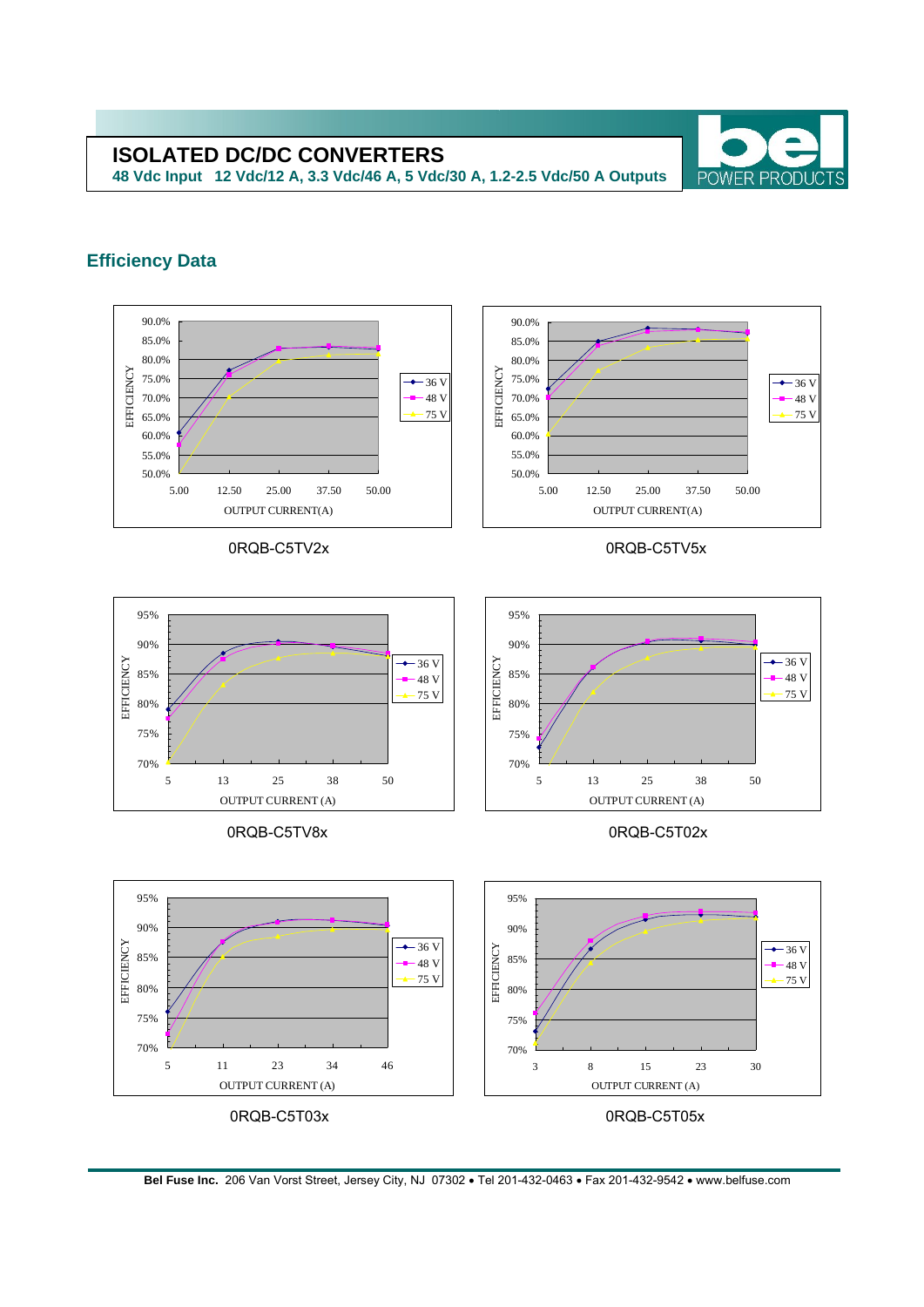**48 Vdc Input 12 Vdc/12 A, 3.3 Vdc/46 A, 5 Vdc/30 A, 1.2-2.5 Vdc/50 A Outputs** 



## **Efficiency Data (continued)**



## **Thermal Derating Curves**

Vin=48V, with maximum junction temperature of semiconductors derated to 120 degree C.



**Bel Fuse Inc.** 206 Van Vorst Street, Jersey City, NJ 07302 • Tel 201-432-0463 • Fax 201-432-9542 • www.belfuse.com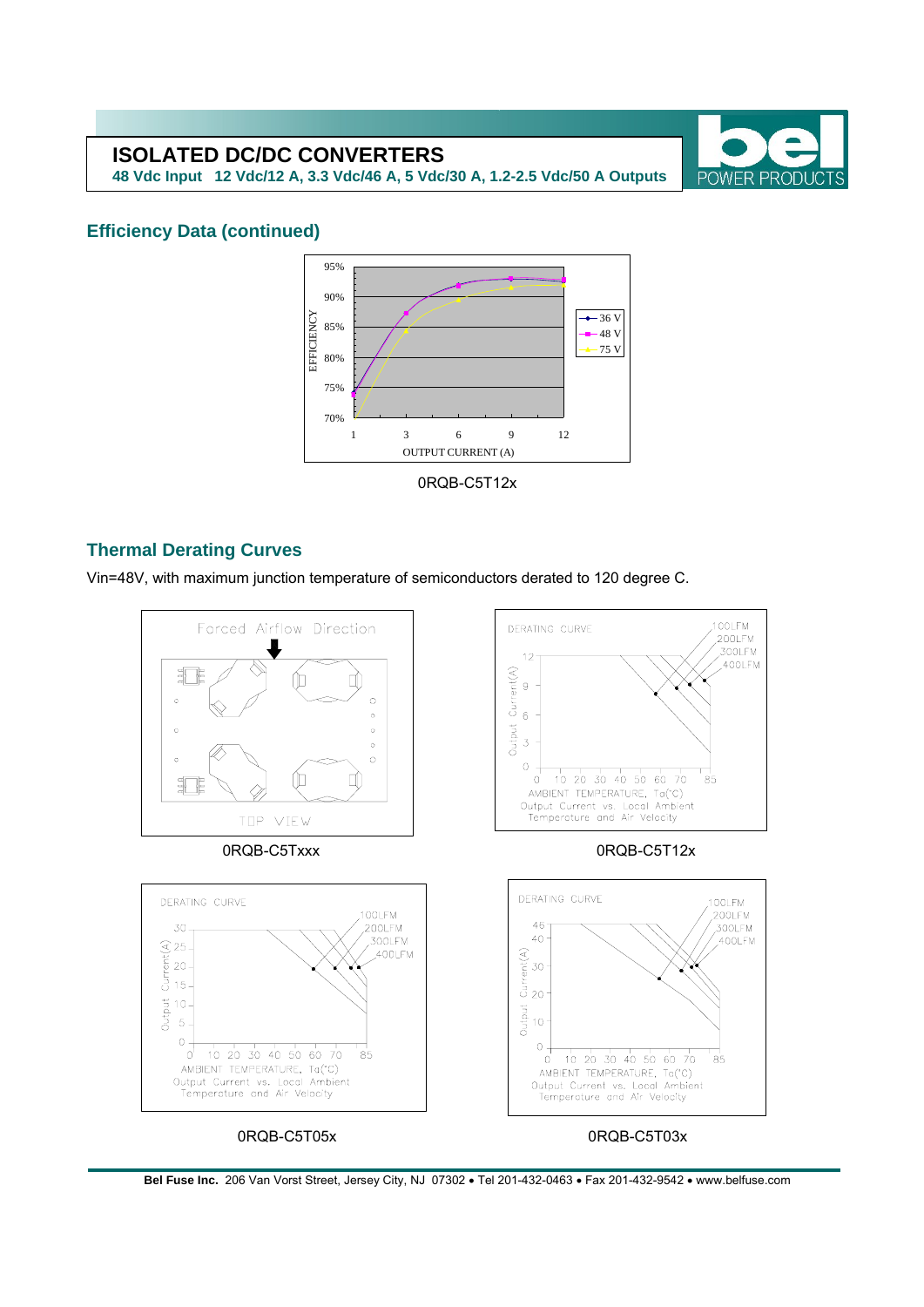**48 Vdc Input 12 Vdc/12 A, 3.3 Vdc/46 A, 5 Vdc/30 A, 1.2-2.5 Vdc/50 A Outputs** 



## **Thermal Derating Curves (continued)**



## **Thermal Reference**



Note: T<sub>H1</sub>, T<sub>H2</sub>, T<sub>H3</sub> and T<sub>H4</sub> are hot spots which should not exceed 115 degree C.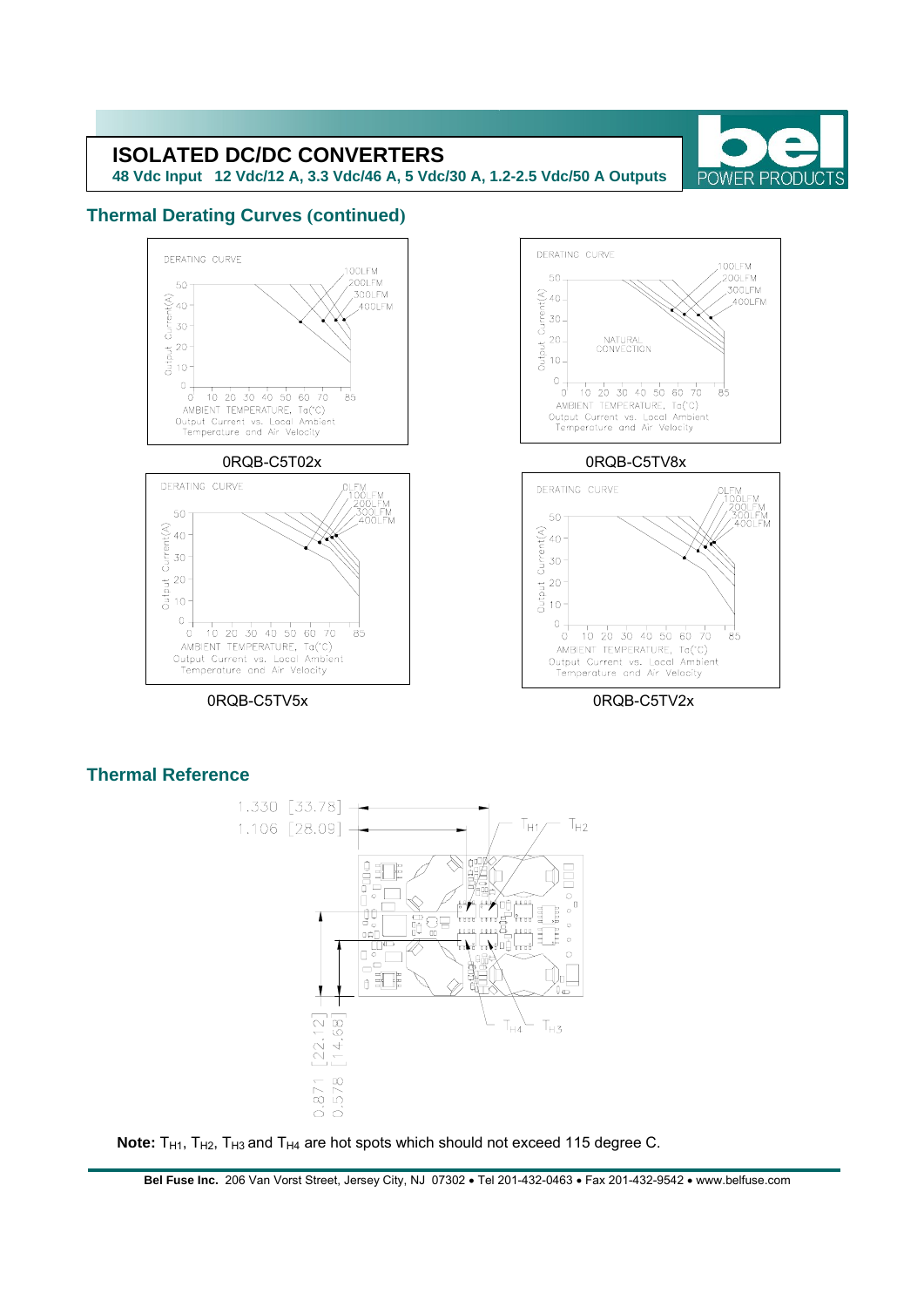

**Bel Fuse Inc.** 206 Van Vorst Street, Jersey City, NJ 07302 • Tel 201-432-0463 • Fax 201-432-9542 • www.belfuse.com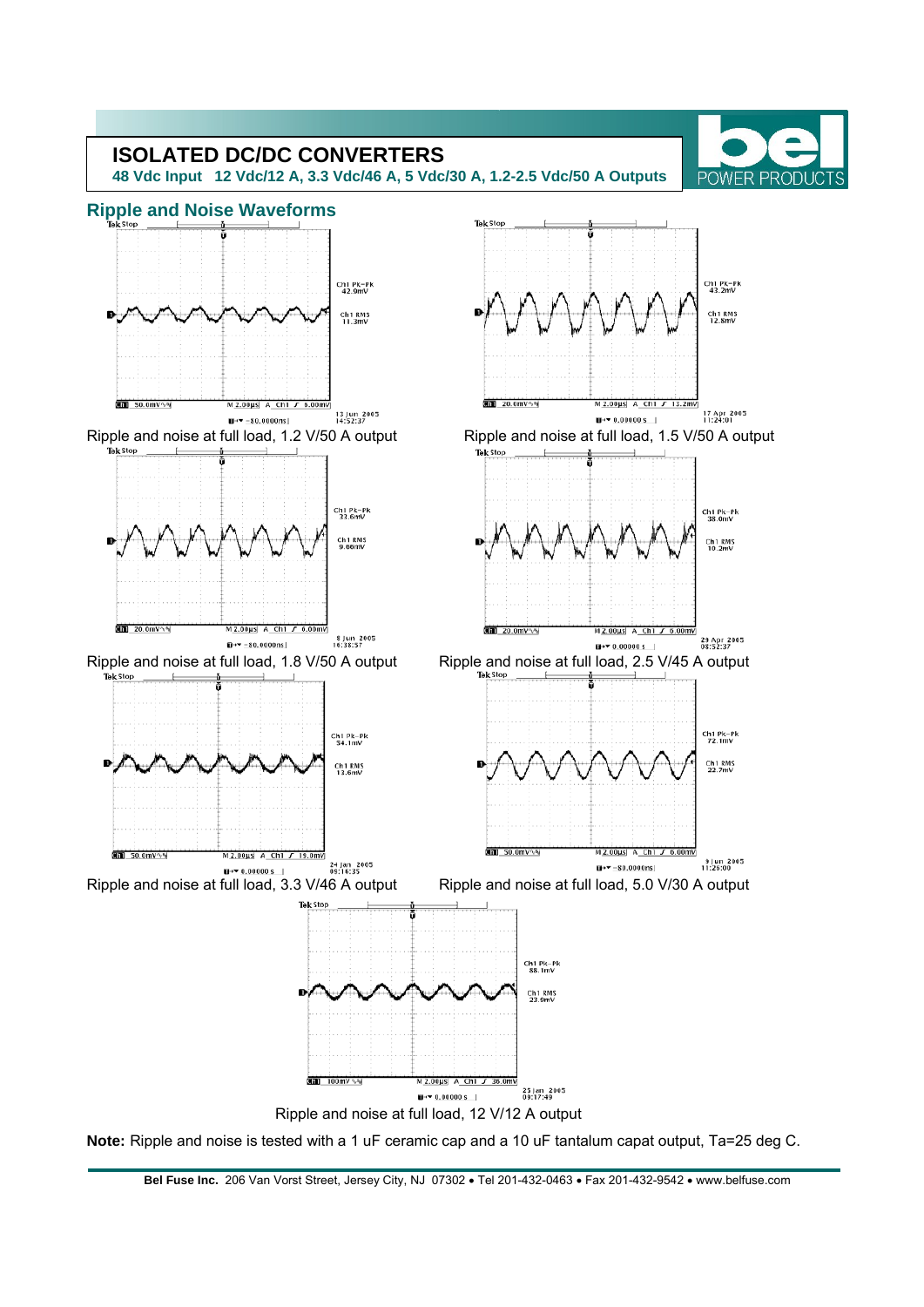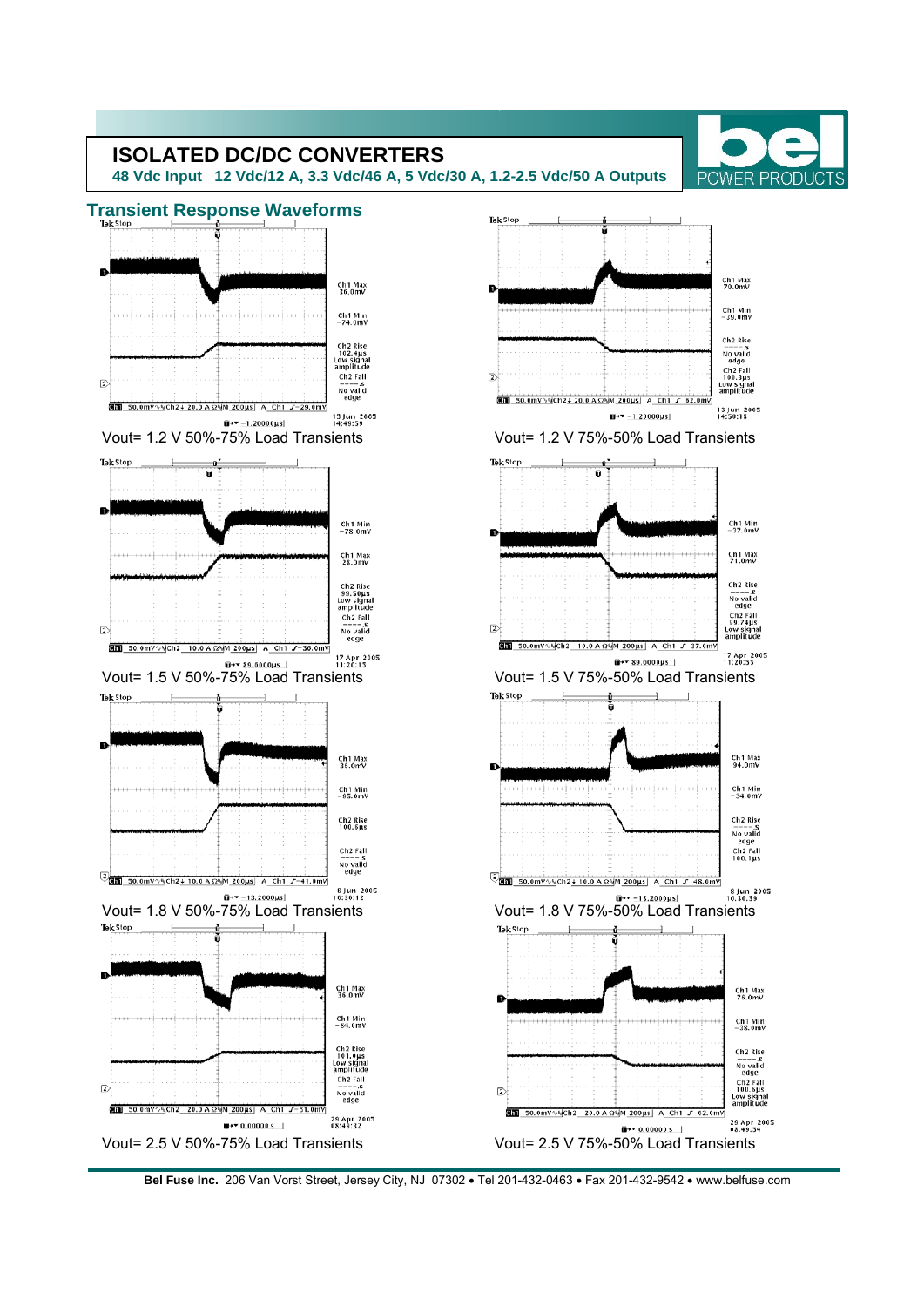**48 Vdc Input 12 Vdc/12 A, 3.3 Vdc/46 A, 5 Vdc/30 A, 1.2-2.5 Vdc/50 A Outputs** 



#### Tek Stop Tek Stop n. Ch1 Max<br>40.0mV Ch1 Max<br>122mV  $Ch1$  Min<br>-148mV  $Ch1$  Min<br> $-56$  0mV Ch2 Rise<br>90.87µs<br>Low signal<br>amplitude Ch<sub>2</sub> Rise ------s<br>
No valid<br>
edge<br>
Ch2 Fall<br>
90.15µs<br>
Low signal<br>
amplitude Ch<sub>2</sub> Fall  $\bar{2}$  $\overline{2}$ No valid<br>edge **En 100mV**  $\sqrt{C}h^2$  20.0 A  $\Omega$ VM 100us A Ch1  $J-42.0$ mV  $\overline{300}$  100mV  $\sqrt{5}$ Ch2 20.0 A  $\Omega$ <sup>5</sup>M 100us A Ch1 J 21 Jan 2005<br>15:32:10 21 Jan 2005<br>15:34:08  $\overline{u}$ +  $\overline{v}$  -400,000ns  $\overline{u}$ + $\overline{v}$  -400.000ns Vout= 3.3 V 50%-75% Load Transients Vout= 3.3 V 75%-50% Load Transients Tek Stop Tek Stop Ch1 Max<br>56.0mV Ch1 Max<br>264mV  $Ch1$  Min<br>-288mV Ch1 Min<br>-68.0mV Ch2 Rise<br>59.17µs<br>Low signal<br>amplitude Ch<sub>2</sub> Rise No valid<br>edge eage<br>Ch2 Fall<br>59.54µs<br>Low signal<br>amplitude Ch<sub>2</sub> Fall No valid<br>edge  $\bar{2}$  $\overline{2}$ **Chi** 200mV  $\sqrt{N}$ Ch2 10.0 A  $\Omega$ MM 100us A Ch1  $J$ -80.0 GDD 200mV∿% Ch2 10.0 A Ω% M\_100 μs A\_Ch1 J 9 Jun 2005<br>11:23:44  $9$  Jun 2005<br>11:24:07  $\overline{u}$ + = 13.2000µs  $\overline{u}$ +  $\overline{v}$  - 13.2000us Vout= 5.0 V 50%-75% Load Transients Vout= 5.0 V 75%-50% Load Transients Tek Stop Tek Stop Ch1 Max<br>90.0mV Ch1 Max<br>570mV  $Ch1$  Min<br>-650mV Ch1 Min<br>-170mV Ch2 Rise<br>24.91µs<br>Low signal<br>amplitude Ch<sub>2</sub> Rise -------s<br>
No valid<br>
edge<br>
Ch2 Fall<br>
23.92µs<br>
Low signa<br>
amplitude Ch<sub>2</sub> Fall  $\overline{2}$  $\overline{2}$  $\frac{\text{m}}{\text{m}}$  =  $\frac{\text{m}}{\text{s}}$ <br>No valid<br>edge **En 500mV VyCh2 5.00 A OVM 200us** A Ch1  $\overline{41}$  soomv  $\sqrt{10}$ ch2 5.00 A  $\Omega$ <sup>M</sup>M 200us A Ch1 J 25 Jan 2005<br>09:14:42 25 Jan 2005<br>09:14:56  $\bar{u}$ + $\sqrt{-4.40000 \text{ }\mu\text{s}}$  $\overline{u}$ + = -4.40000µs Vout= 12 V 50%-75% Load Transients Vout= 12 V 75%-50% Load Transients

**Note:** Transient response at Vin=48 V, di/dt = 0.1 A/uS, with a 1 uF ceramic capacitor and a 10 uF Tantalum capacitor at the output, Ta=25 deg C.

**Bel Fuse Inc.** 206 Van Vorst Street, Jersey City, NJ 07302 • Tel 201-432-0463 • Fax 201-432-9542 • www.belfuse.com

## **Transient Response Waveforms (continued)**